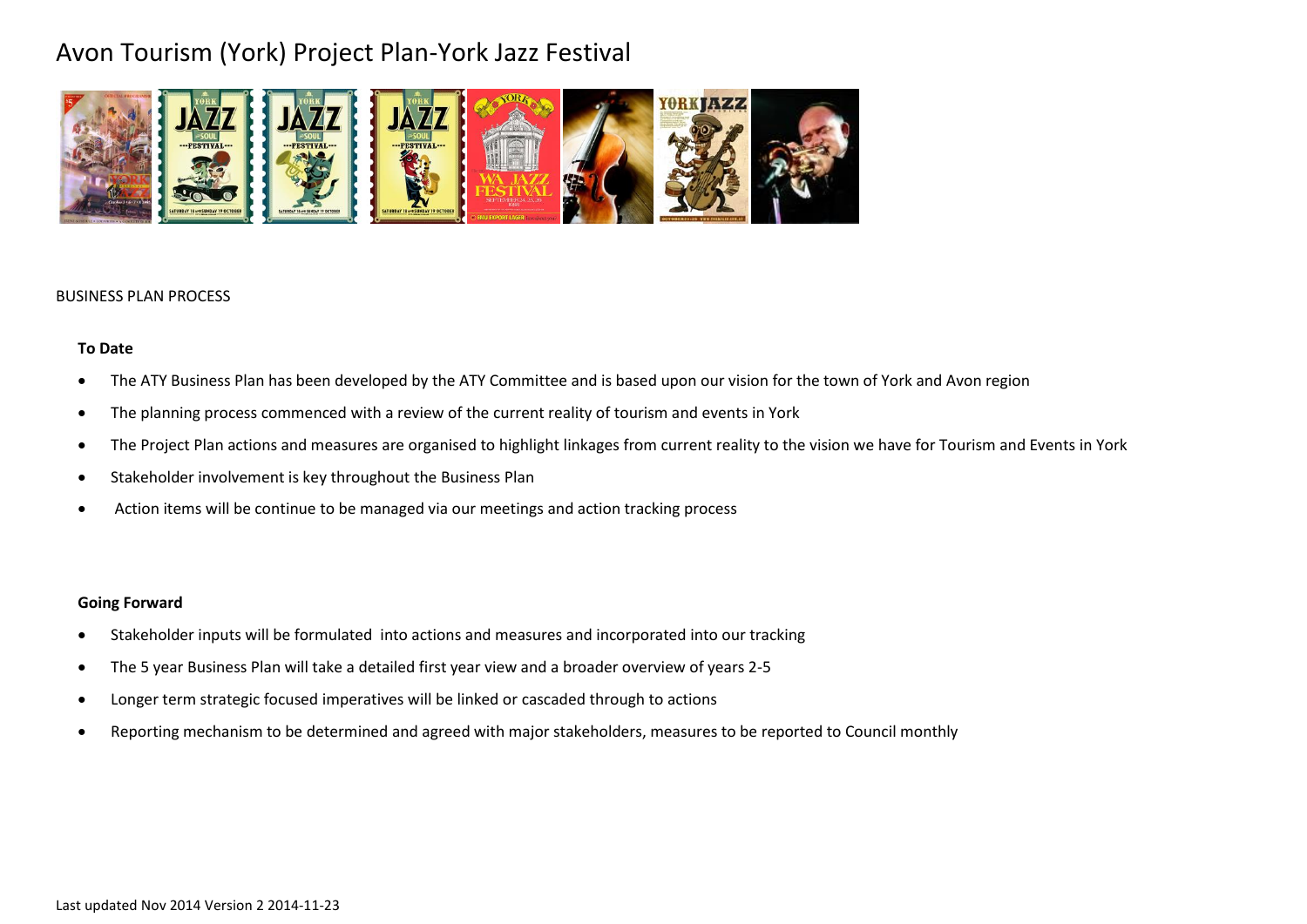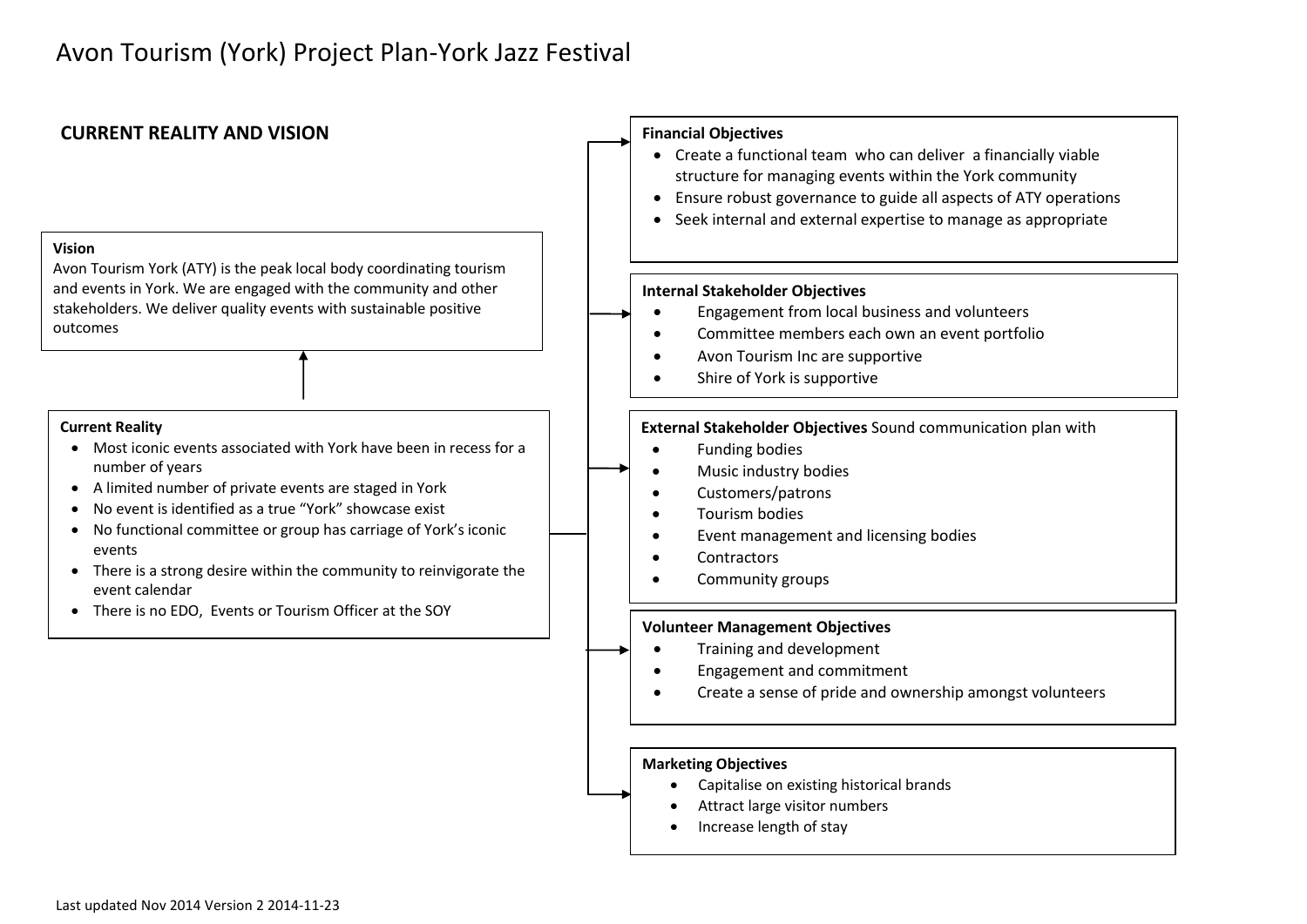### Year One: Re-establish annual York Jazz Festival

| <b>STRATEGIC GOALS</b>                                                                |    | <b>CRITICAL ACTIONS</b>                                                             |    | <b>TARGETS/TIMELINES</b>                                                    |    | <b>MEASURES</b>                                            |           | <b>INITIATIVES</b>                                                                                                                 |
|---------------------------------------------------------------------------------------|----|-------------------------------------------------------------------------------------|----|-----------------------------------------------------------------------------|----|------------------------------------------------------------|-----------|------------------------------------------------------------------------------------------------------------------------------------|
| Governance                                                                            |    |                                                                                     |    |                                                                             |    |                                                            |           |                                                                                                                                    |
| <b>ATY has strength and</b><br>governance to<br>sustainably manage<br>the 5 year plan | 1. | Incorporation and rules of assoc                                                    | 1. | By December 2014                                                            |    | Incorporated and established<br>with project plan in place |           | Team agreed and governance documentation<br>agreed (constitution and incorporation)<br>Agreed project management actions including |
|                                                                                       | 2. | Establish meetings and action tracking<br>and reporting                             | 2. | BY December 2014                                                            | 2. | 2 weekly reporting                                         |           | consultant/contractor engagement                                                                                                   |
|                                                                                       | 3. | Project Plan to develop into event<br>management                                    | 3. | Develop event<br>management plan/policy<br>and procedures                   |    | 3. January 2015                                            |           |                                                                                                                                    |
| <b>Finance</b>                                                                        |    |                                                                                     |    |                                                                             |    |                                                            |           |                                                                                                                                    |
| <b>Avon Tourism York</b>                                                              | 1. | Develop event budget and always                                                     | 1. | November 2014                                                               |    | Meet budget Projections                                    |           | <b>Funding applications</b>                                                                                                        |
| have a budget,                                                                        |    | operate within budget                                                               |    |                                                                             |    | (Review 2 weekly)                                          | $\bullet$ | Portfolios for committee members                                                                                                   |
| funding and financial                                                                 |    |                                                                                     |    |                                                                             |    |                                                            |           | Contractors sourced and engaged                                                                                                    |
| management in place $ 2$ .                                                            |    | Secure seed funding to engage grant                                                 | 2. | November 2014 SOY                                                           | 2. | Council commitment                                         |           | Capture and report two weekly                                                                                                      |
| to deliver year on<br>year.                                                           |    | funding writer                                                                      |    |                                                                             |    |                                                            |           | Understand our costs incl any committed<br>costs                                                                                   |
|                                                                                       | 3. | Appoint appropriate committee<br>member financial portfolio including<br>acquittals | 3. | November 2014                                                               | 3. | Election/appointment                                       |           | Adjust budgets for any significant change in<br>funding or expenditure<br>Keep track of future funding deadlines                   |
|                                                                                       | 4. | Financial meeting action and reporting                                              | 4. | Action Tracker in place for<br>fortnightly meetings                         | 4. | In place & Ongoing                                         |           |                                                                                                                                    |
|                                                                                       | 5. | Submit funding applications                                                         | 5. | Consultant engaged to<br>undertake further funding<br>applications Dec 2014 | 5. | Various deadlines, R4R Dec<br>2014, others April 2015      |           |                                                                                                                                    |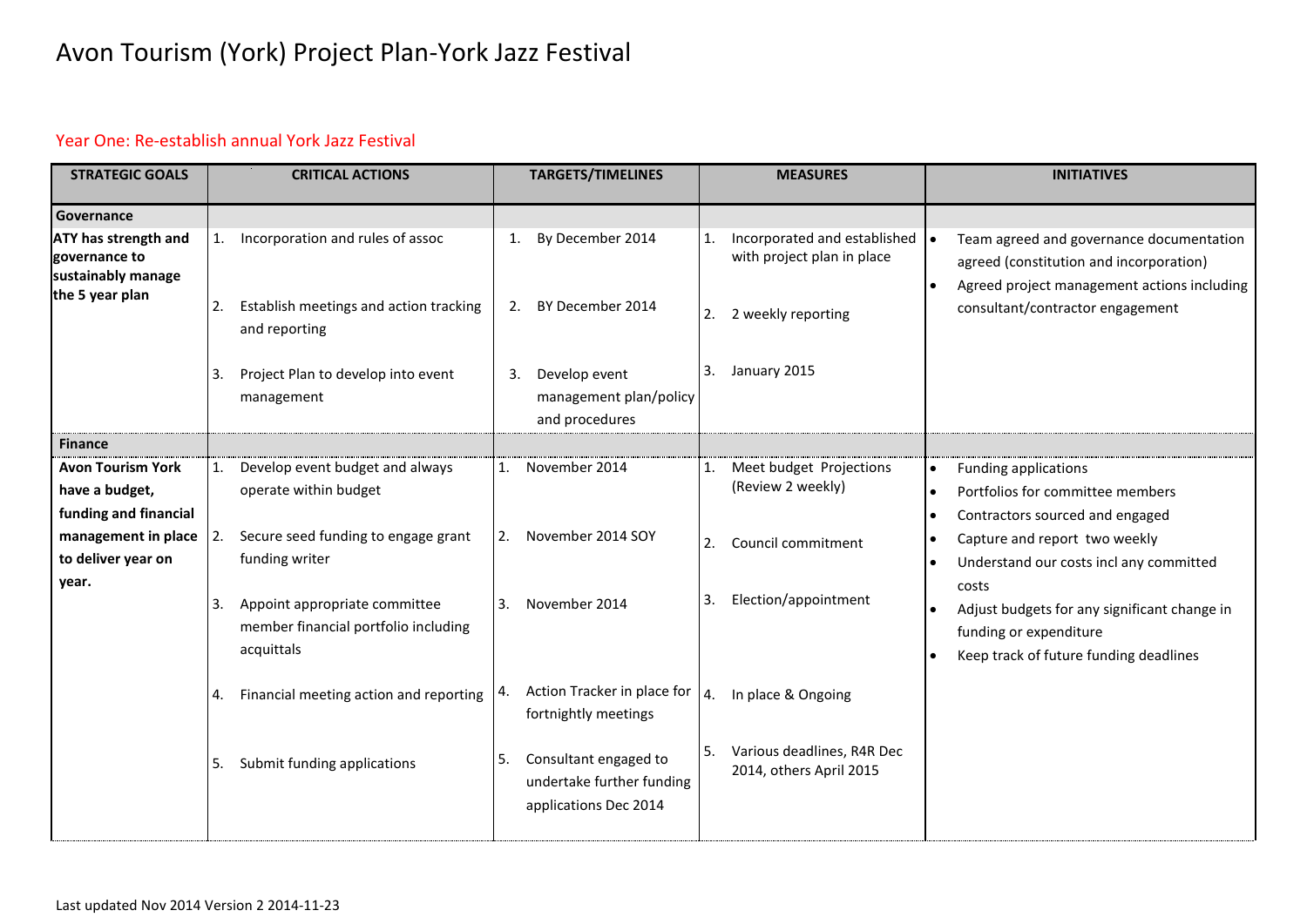| <b>STRATEGIC GOALS</b>                    | <b>CRITICAL ACTIONS</b>                                                                                                                                                                                                                                                                                  | <b>TARGETS/TIMELINES</b>                                                                           | <b>MEASURES</b>                                                                   | <b>INITIATIVES</b>                                                                                  |
|-------------------------------------------|----------------------------------------------------------------------------------------------------------------------------------------------------------------------------------------------------------------------------------------------------------------------------------------------------------|----------------------------------------------------------------------------------------------------|-----------------------------------------------------------------------------------|-----------------------------------------------------------------------------------------------------|
| <b>Planning</b>                           |                                                                                                                                                                                                                                                                                                          |                                                                                                    |                                                                                   |                                                                                                     |
| ATY has all other<br>appropriate plans in | SOY event application approval<br>$\mathbf{1}$ .                                                                                                                                                                                                                                                         | By Jan 2015<br>1.                                                                                  | Full compliance<br>$\mathbf{1}$ .                                                 | Policy and procedure manual<br>$\bullet$<br>Liaise with Wangaratta Jazz festival event<br>$\bullet$ |
| place                                     | To AS/NZS ISO 31000:2009<br>2.<br>2.<br>2.<br>Establish Risk Management Plan<br>By December 2014<br>Risk Management-<br>Principles and Guidelines<br>Cultural, Heritage, Tourism,<br>3.<br><b>Establish Environmental</b><br>By December 2014<br>3.<br>3.<br>Waste considerations<br>Sustainability Plan | managers<br>Agree on portfolios for group<br>$\bullet$<br>Each committee member to meet as a group |                                                                                   |                                                                                                     |
|                                           |                                                                                                                                                                                                                                                                                                          | and individually with consultant/event<br>managers<br>Identify internal and external stakeholders  |                                                                                   |                                                                                                     |
|                                           | Secure artists and develop program<br>4.                                                                                                                                                                                                                                                                 | By March 2015<br>4.                                                                                | Comprehensive program of<br>4.<br>events (align with<br>Wangaratta Jazz festival) | Identify staffing needs<br>Liaise with Jazzwa re programming<br>Identify risks<br>$\bullet$         |
|                                           | 5.<br>Development marketing plan                                                                                                                                                                                                                                                                         | 5.<br>5.<br>By April 2015<br>markets                                                               | Wide coverage to target                                                           | Identify target markets                                                                             |
|                                           | Develop training program<br>6.                                                                                                                                                                                                                                                                           | 6.<br>By June 2015                                                                                 | Tourism WA accreditation<br>6.<br>standards                                       |                                                                                                     |
|                                           | Develop stakeholder engagement<br>7.<br>program                                                                                                                                                                                                                                                          | 7.<br>By December 2015                                                                             | Documented stakeholder<br>7.<br>engagement plan                                   |                                                                                                     |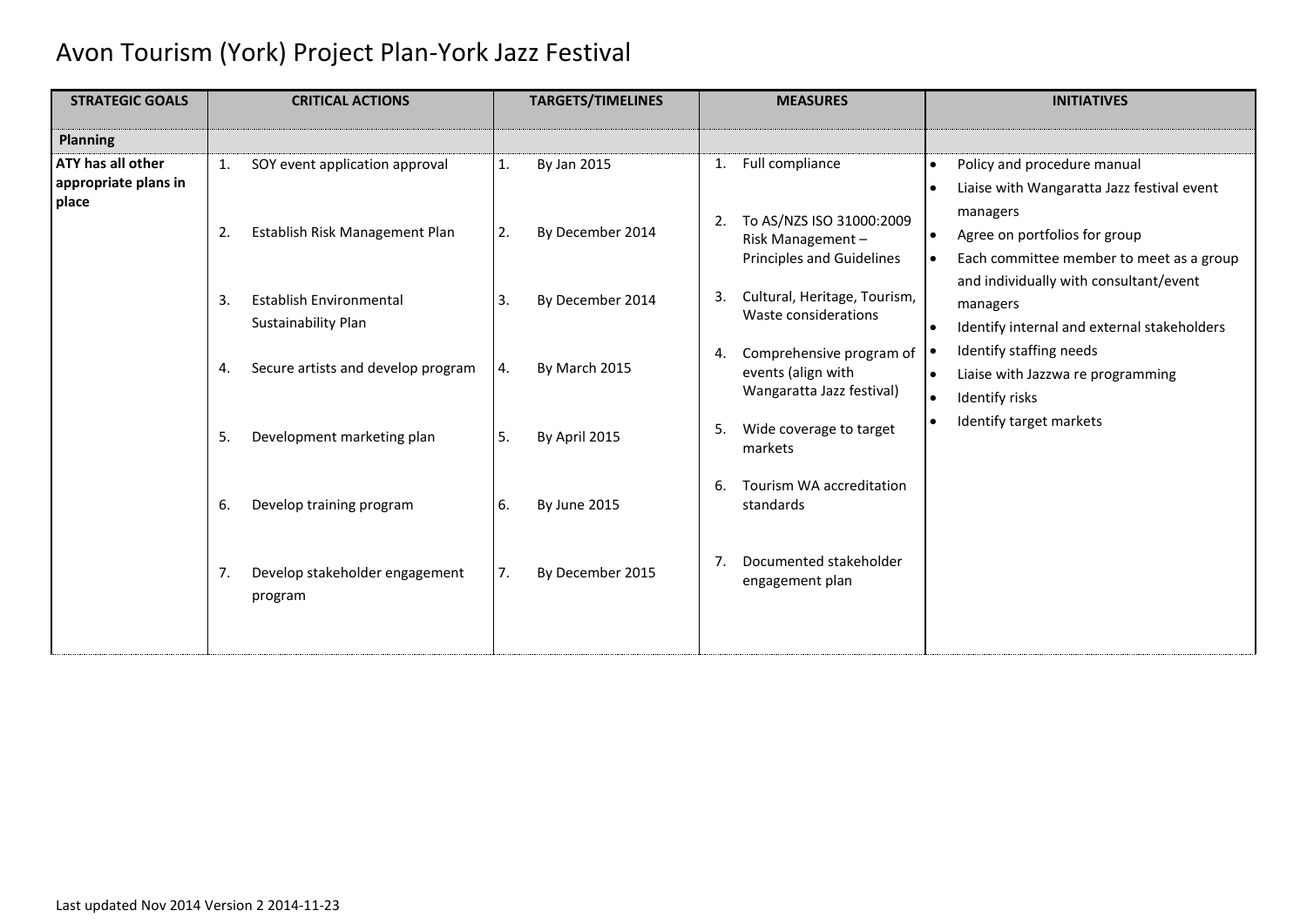### Years Two to Five: Maintain and grow Annual York Jazz Festival

| <b>STRATEGIC GOALS</b>                                                         | <b>CRITICAL ACTIONS</b>                                                                   | <b>TARGETS/TIMELINES</b>                                       | <b>MEASURES</b>                                                                | <b>INITIATIVES</b>                                                                                                            |  |
|--------------------------------------------------------------------------------|-------------------------------------------------------------------------------------------|----------------------------------------------------------------|--------------------------------------------------------------------------------|-------------------------------------------------------------------------------------------------------------------------------|--|
| Governance                                                                     |                                                                                           |                                                                |                                                                                |                                                                                                                               |  |
| ATY has strength and<br>governance to<br>sustainably manage<br>the 5 year plan | Review of Rules of Association<br>1.                                                      | 1. AGM                                                         | Align with Avon Tourism<br>1.<br>Strategic Plan and Rules of<br>Association    | Review consultants/contractors<br>Review financial management<br>$\bullet$<br>Review licenses and insurances<br>$\bullet$     |  |
|                                                                                | Review meetings and action<br>2.<br>tracking and reporting                                | 2. Quarterly                                                   | Identify any shortfalls<br>2.                                                  | Apply for accreditation as a group via<br>$\bullet$<br>Tourism Council of WA (TCWA)                                           |  |
|                                                                                | <b>Review all Committee</b><br>3.<br>positions                                            | 3 <sub>1</sub><br>AGM                                          | Actively recruit Committee<br>3.<br>members after each event for<br>next event |                                                                                                                               |  |
|                                                                                | Introduce measurable quality<br>4.<br>control measures                                    | Prior to 3 <sup>rd</sup> year event<br>4.                      | <b>Event Accreditation</b><br>4.                                               |                                                                                                                               |  |
| <b>Finance</b>                                                                 |                                                                                           |                                                                |                                                                                |                                                                                                                               |  |
| <b>Avon Tourism York</b><br>have a budget,<br>funding and financial            | 1. Secure ongoing funding from<br>Shire of York                                           | Prior to Finalisation of Shire<br>1.<br>of York 2015/16 budget | Written agreement to<br>1.<br>provide ongoing funding from<br>Shire of York    | <b>Funding applications</b><br>Portfolios/contractors<br>Capture and report two weekly                                        |  |
| management in place<br>to deliver year on<br>year.                             | Submit other funding<br>2.<br>applications                                                | October/November each<br>2.<br>year and/or as rounds open      | All deadlines met<br>2.                                                        | Understand our costs incl any committed<br>costs                                                                              |  |
|                                                                                | Appoint appropriate<br>3.<br>committee member financial<br>portfolio including acquittals | AGM<br>3.                                                      | Appropriate appointments<br>3.<br>made                                         | Adjust budgets for any significant change<br>in funding or expenditure<br>Keep track of future funding deadlines<br>$\bullet$ |  |
|                                                                                | Audit financials from previous<br>4.<br>year                                              | Prior to AGM<br>4.                                             | Audit completed and<br>4.<br>presented at AGM                                  |                                                                                                                               |  |
|                                                                                | Financial meeting action and<br>5.<br>reporting.                                          | 5. 2 weekly                                                    | Financial report presented at<br>5.<br>fortnightly committee<br>meetings       |                                                                                                                               |  |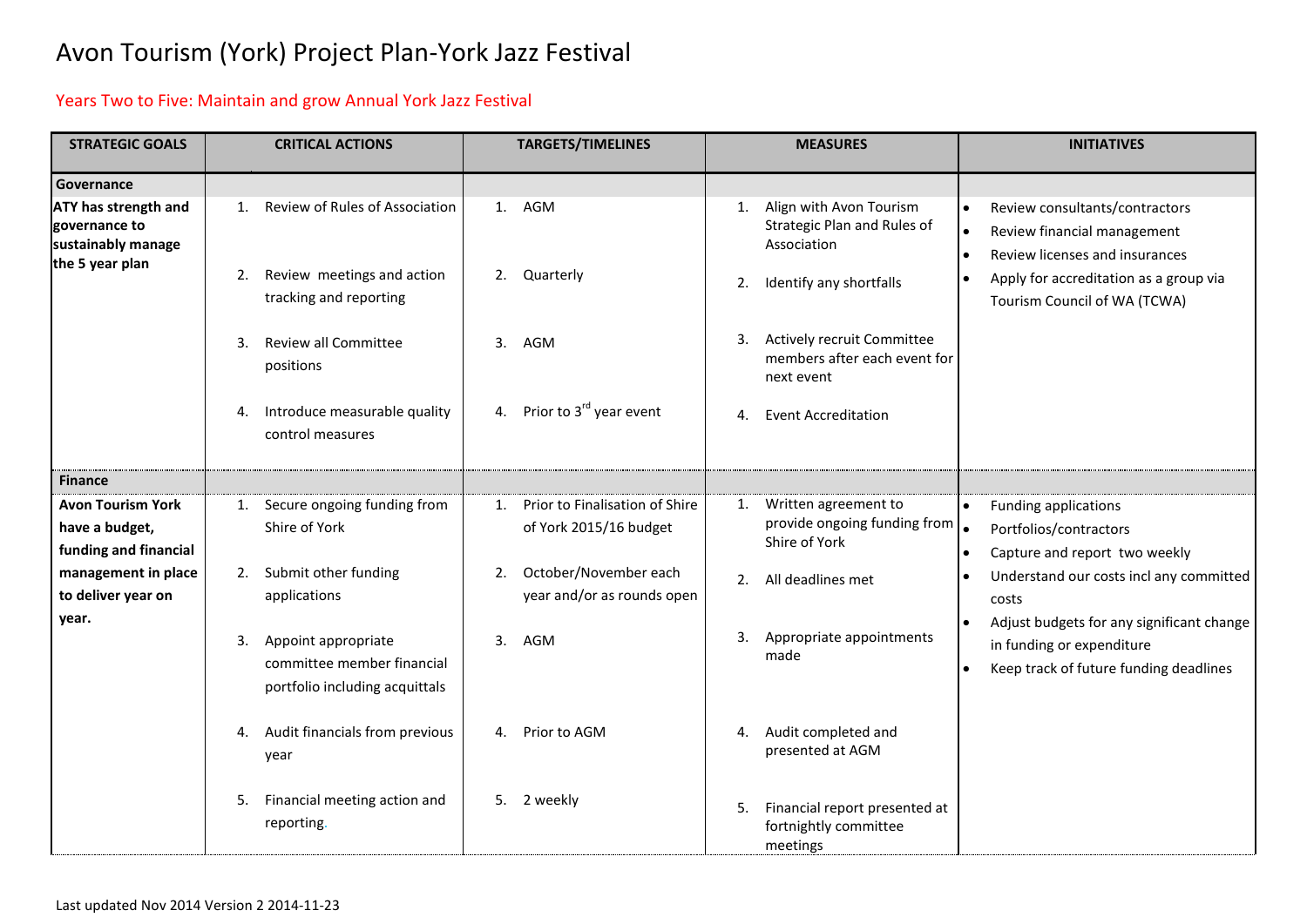| Planning                                                  |    |                                                                                            |    |                                                  |    |                                                                                       |                                                                                                                                                                             |                                                                                                                                |
|-----------------------------------------------------------|----|--------------------------------------------------------------------------------------------|----|--------------------------------------------------|----|---------------------------------------------------------------------------------------|-----------------------------------------------------------------------------------------------------------------------------------------------------------------------------|--------------------------------------------------------------------------------------------------------------------------------|
| <b>ATY has all other</b><br>appropriate plans in<br>place | 1. | SOY event application<br>approval with any known<br>updates                                | 1. | March each year                                  | 1. | Once program established so<br>venues known                                           |                                                                                                                                                                             | Policy and procedure manual review<br>Liaise with Wangaratta Jazz festival<br>event managers<br>Review on portfolios for group |
|                                                           | 2. | Review Risk Management Plan                                                                | 2. | December each year                               | 2. | To AS/NZS ISO 31000:2009<br>Risk Management-<br>Principles and Guidelines             | Each committee member to meet as a<br>group and individually with<br>consultant/event managers<br>Identify internal and external<br>stakeholders<br>Identify staffing needs |                                                                                                                                |
|                                                           | 3. | <b>Review Environmental</b><br>Sustainability Plan                                         | 3. | December each year                               | 3. | Cultural, Heritage, Tourism,<br>Waste considerations                                  |                                                                                                                                                                             |                                                                                                                                |
|                                                           | 4. | Secure artists and develop<br>program                                                      | 4. | December each year                               | 4. | Comprehensive program of<br>events (align with<br>Wangaratta Jazz festival)           | $\bullet$                                                                                                                                                                   | Liaise with JAZZWA re programming<br>Identify risks<br>Data collection                                                         |
|                                                           | 5. | Review marketing plan and<br>target markets based on data<br>collections at previous event | 5. | December each year                               | 5. | Wide coverage to target<br>markets                                                    |                                                                                                                                                                             |                                                                                                                                |
|                                                           | 6. | Review training program                                                                    | 6. | December each year                               | 6. | Tourism WA accreditation<br>standards                                                 |                                                                                                                                                                             |                                                                                                                                |
|                                                           | 7. | Review stakeholder program                                                                 | 7. | December each year                               | 7. | Documented stakeholder<br>engagement plan                                             |                                                                                                                                                                             |                                                                                                                                |
|                                                           | 8. | Review internal and external<br>feedback                                                   | 8. | After each event collate,<br>record and analysis | 8. | Identifies markets, interests,<br>economic impact and<br>likelihood of future support |                                                                                                                                                                             |                                                                                                                                |